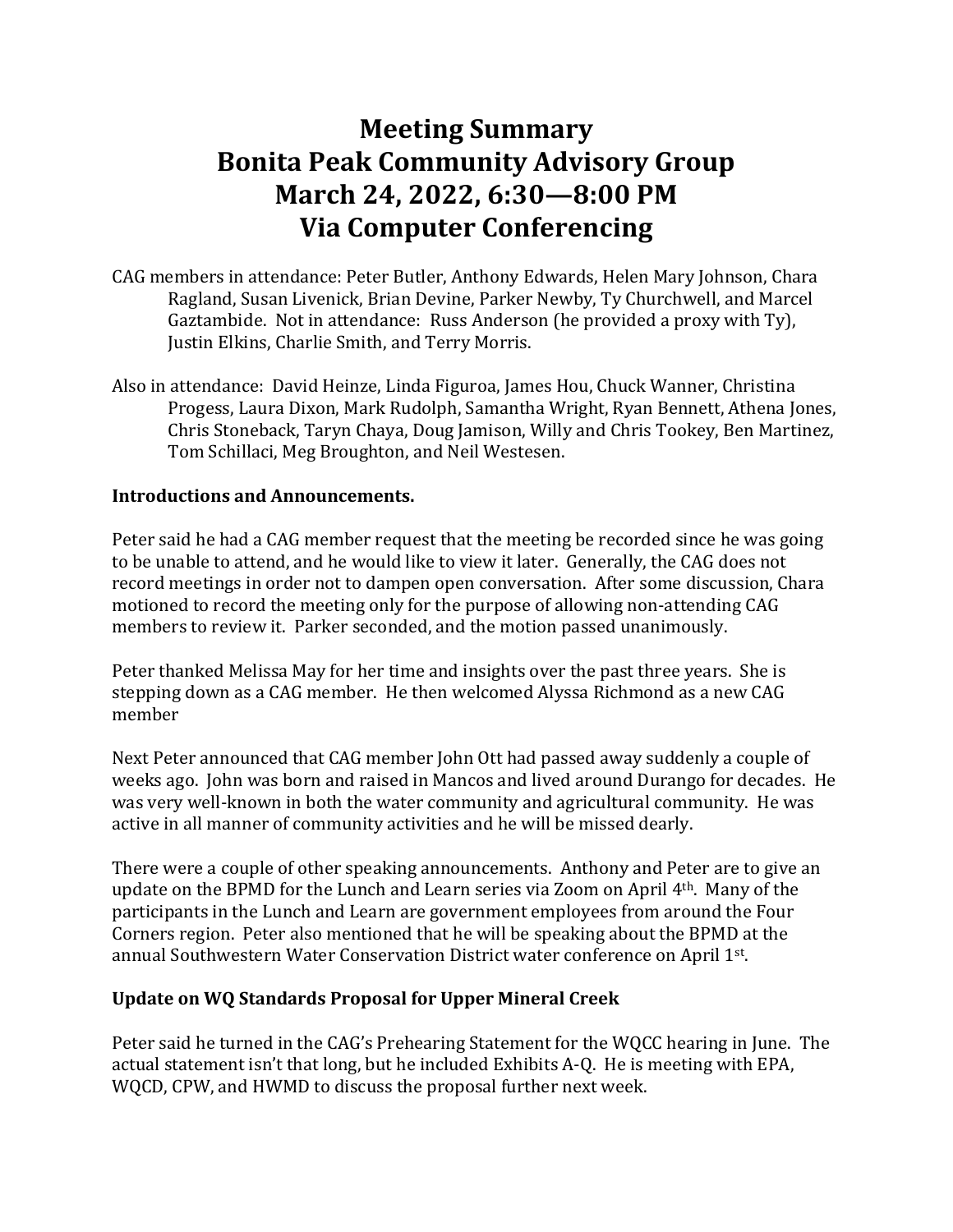## **Update on SGC/U.S. Draft Settlement**

Not much new information at this time. There were only about nine written comments submitted. EPA also held a public meeting at the request of the Town of Silverton and San Juan County. It is expected that DOJ will give a response to the comments to the court.

## **Pre-Final Repository Design at Mayflower TP #4**

Rob Parker with EPA presented the design for a repository on top of the reclaimed Mayflower Tailings Pond #4. First, he announced that he is leaving his position as a project manager to take a position with EPA's Safe Drinking Water section. A number of CAG members thanked Rob for his work at the BPMD and for his willingness to always consider the CAG's concerns regarding activities at the site.

The repository will be lined and built on top of the Mayflower Tailings which provides about 35 acres of flat ground. Part of the repository will be a lined impoundment which for storing wet sludges like that which is produced by the Gold King treatment plant. It will be able to hold about 30,000 cubic yards of material. The treatment plant currently generates about 3,000 – 6,000 cubic yards annually and has over two year's worth of sludge stored on site. Additional space on the impoundment will be used for drying sludge and testing combining the sludge with cement, fly ash, or other tailings to see if structurally the sludge can be placed in a landfill type repository. Over time, the second and third stages of the repository will be constructed in a landfill style with a potential capacity of 335,000 cubic yards to accommodate solid mine waste.

The CAG asked several questions. The top of the whole impoundment will be sloped towards the southwest end to a constructed pond for catching precipitate and leachate. Concerns were expressed as to the size and capacity of the pond. Initially, water from the pond will be trucked up to the Gold King treatment plant for treatment. If the treatment plant shuts down, another solution will need to be found. In the winter, the repository, or at least the impoundment part, will be covered. In spring and after heavy precipitation events, there could be a lot of trucking.

Concerns were also expressed about dust blowing off the repository. Roads on the impoundment, going around the repository will be paved, and EPA says they will have a dust mitigation strategy in place.

Susan asked about drying out sludge so that it becomes a more stable material. Linda Figuroa explained that water becomes molecularly bonded with the particulates in the sludge material so that it is very hard to separate unless you are willing to bake the sludge with a heat source.

Rob said they are continuing with geotechnical testing this summer because eventually, the repository will add a lot of weight to the reclaimed tailings.